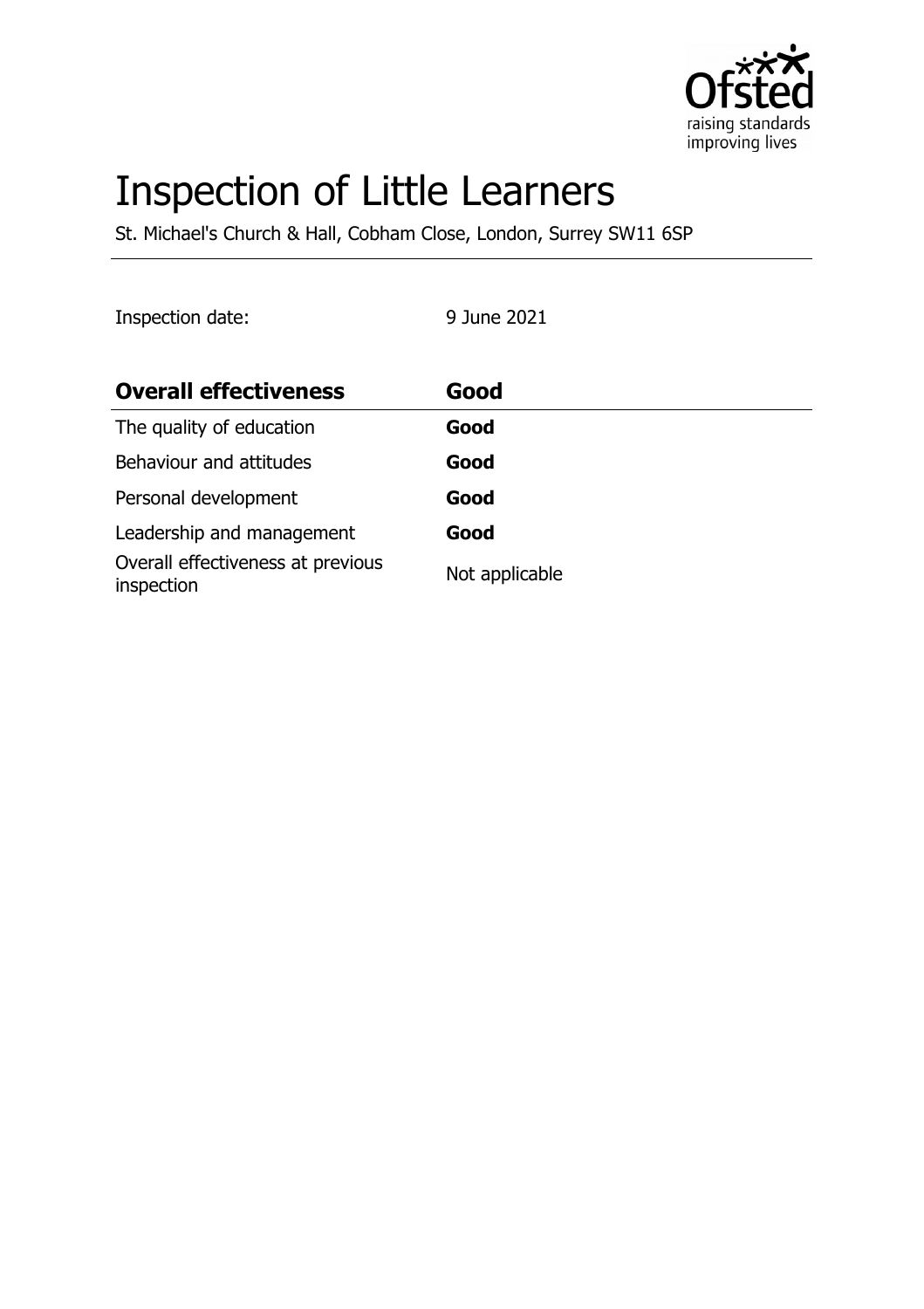

# **What is it like to attend this early years setting?**

#### **The provision is good**

Children receive a warm and positive welcome from staff as they arrive at Little Learners. Staff greet children with a smile and hold conversations with them. Children, including those who have recently started, separate confidently from their parents and carers. Once settled, they take part in various activities and play happily. For example, children of all ages show their excitement as they sing and move to popular nursery songs. Support for older children is particularly good. For example, outdoors, children concentrated well as they identified, sorted and matched various wooden shapes. Staff's high expectations of what children can achieve help them to make good progress in relation to their starting points.

There are secure relationships between children and their key person. Children enjoy cuddles and reassurance from kind, caring staff. This has a positive effect on children's emotional well-being. Children's good behaviour shows that they feel safe and secure in the nursery. They learn about clear boundaries and staff give gentle reminders of what is expected of them. For example, while using the slide in the garden, staff reminded children to wait for their turn. Children listened and responded positively to this.

# **What does the early years setting do well and what does it need to do better?**

- $\blacksquare$  The provider has revised the nursery's policies and procedures in response to the COVID-19 (coronavirus) pandemic. For example, she has introduced staggered drop-off and collection times to protect adults' and children's health and well-being. This is working well for parents, staff and children.
- $\blacksquare$  The provider supports her staff well to enable them to understand their role and responsibilities. Staff say they enjoy working in the nursery. This effective partnership has a positive impact on children's attitudes to learning.
- $\blacksquare$  Staff have high aspirations for all children, including those who speak English as an additional language. They make effective use of their observations and assessments to help plan a broad and balanced curriculum to support children's learning well. For example, staff planned an activity to build on children's interest in numbers and transport. Children enjoyed counting and matching different types of toy vehicles.
- $\blacksquare$  Staff provide opportunities for children to develop their language and early literacy skills. Some staff are less confident than their colleagues in using a broader selection of questions to extend children's vocabulary.
- $\blacksquare$  There are strong partnerships between parents and staff which benefit children well. Parents speak positively about the nursery. For example, they expressed high levels of satisfaction, particularly about how well staff communicate with them. Parents say staff are 'very caring' and 'nurturing'.
- $\blacksquare$  Children benefit from having regular access to the outdoor space. They engage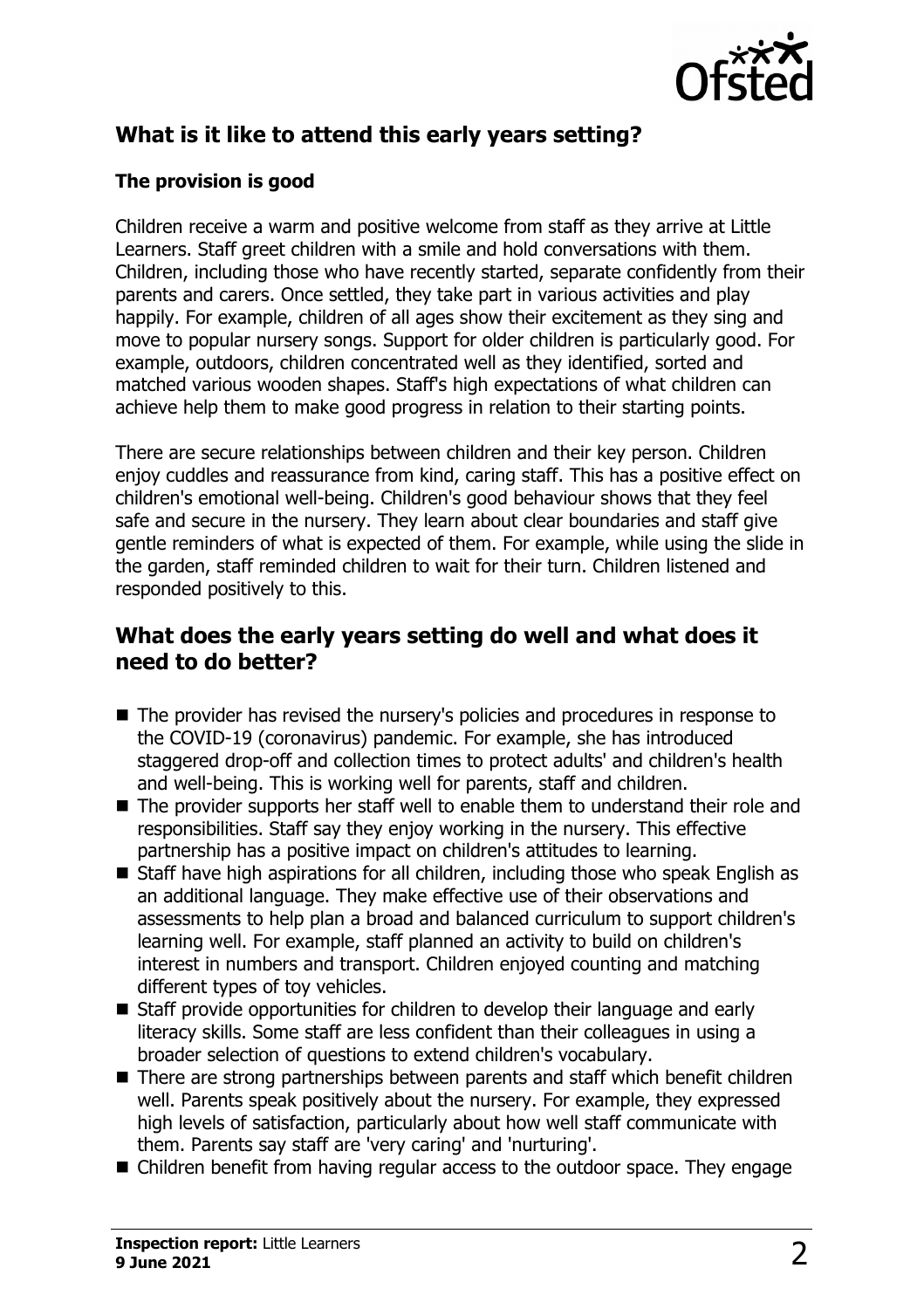

in a variety of age-appropriate activities that aid their physical skills. Children practise their climbing and balancing abilities with increasing confidence. Others develop their early mark-making skills, such as painting pictures at an easel.

- Staff follow consistent hygiene routines to protect children's health and wellbeing. For example, they regularly check children in nappies and ask them to wash their hands before snack.
- $\blacksquare$  Children enjoy the free-flow access from indoors to outdoors as part of their daily routines. However, at times, staff do not make full use of the daily routines to further challenge and extend children's independence.
- $\blacksquare$  Staff engage children in messy play activities, helping to support their growing sense of creativity and imagination. For example, they motivate children to explore water, sand and cornflour.
- $\blacksquare$  Children benefit from visitors invited to the nursery, such as the local fire brigade and mobile zoos. Parent volunteers also visit the nursery to read books or share their expertise with children. These learning opportunities foster children's understanding of the world around them.
- Staff attend regular training to keep their knowledge and skills up to date. For example, they completed training recently which raised their understanding on how to support children's behaviour more effectively. This is helping staff to manage children's behaviour well.
- $\blacksquare$  There is an ongoing self-evaluation process. The provider encourages staff to reflect on their practice to continually improve the learning experiences for the children. For example, changes to the way staff share information with parents have enhanced communication with them.

# **Safeguarding**

The arrangements for safeguarding are effective.

The provider ensures that appropriate vetting and recruitment processes are undertaken on staff to check their suitability to work with children. The provider gives staff regular supervision. Staff complete regular safeguarding training to keep their knowledge up to date. They are confident in how to identify and report any concerns related to children's safety and well-being. There are effective procedures for dealing with accidents, which staff share with parents. Staff deployment is good. This enables staff to supervise children's play well across the nursery.

# **What does the setting need to do to improve?**

#### **To further improve the quality of the early years provision, the provider should:**

- $\blacksquare$  increase some staff's knowledge to enable them to question children effectively to extend their language skills
- review daily routines to enhance children's independence skills.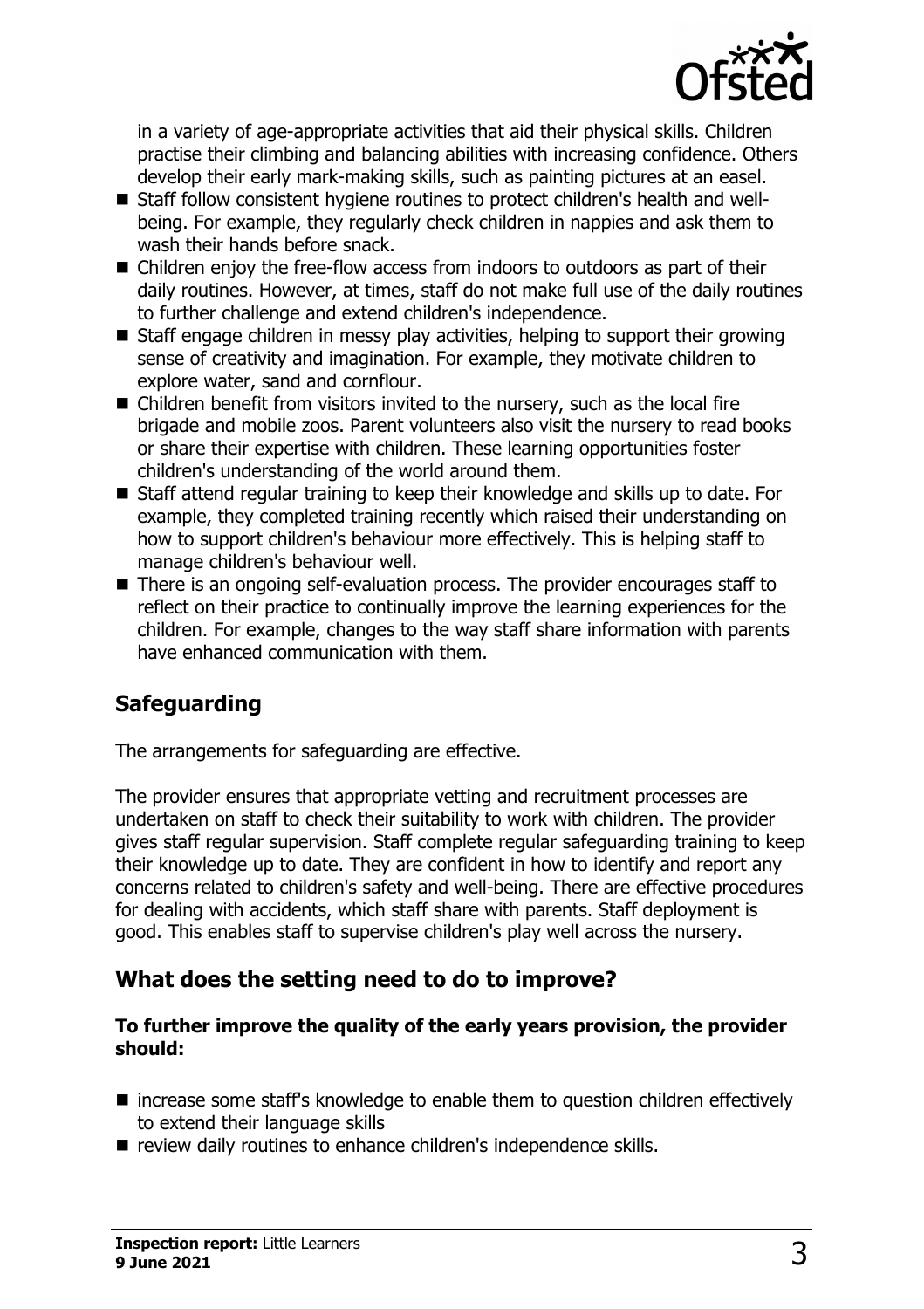

| <b>Setting details</b>                              |                                    |
|-----------------------------------------------------|------------------------------------|
| Unique reference number                             | EY557948                           |
| <b>Local authority</b>                              | Wandsworth                         |
| <b>Inspection number</b>                            | 10175225                           |
| <b>Type of provision</b>                            | Childcare on non-domestic premises |
| <b>Registers</b>                                    | Early Years Register               |
| Day care type                                       | Sessional day care                 |
| Age range of children at time of<br>inspection      | 18 to 32                           |
| <b>Total number of places</b>                       | 24                                 |
| Number of children on roll                          | 23                                 |
| Name of registered person                           | The Little Learners Group Ltd.     |
| <b>Registered person unique</b><br>reference number | RP557947                           |
| <b>Telephone number</b>                             | 07956816789                        |
| Date of previous inspection                         | Not applicable                     |

# **Information about this early years setting**

Little Learners registered in 2018. It is located in the London Borough of Wandsworth. The nursery is open from 9am to midday, Monday to Friday, during term time only. There are five members of staff. Of these, one holds early years professional status and four hold an appropriate early years qualification at level 2 or 3. The nursery receives funding for the provision of free early education for two-, three- and four-year-old children.

# **Information about this inspection**

#### **Inspector**

Marisol Hernandez-Garn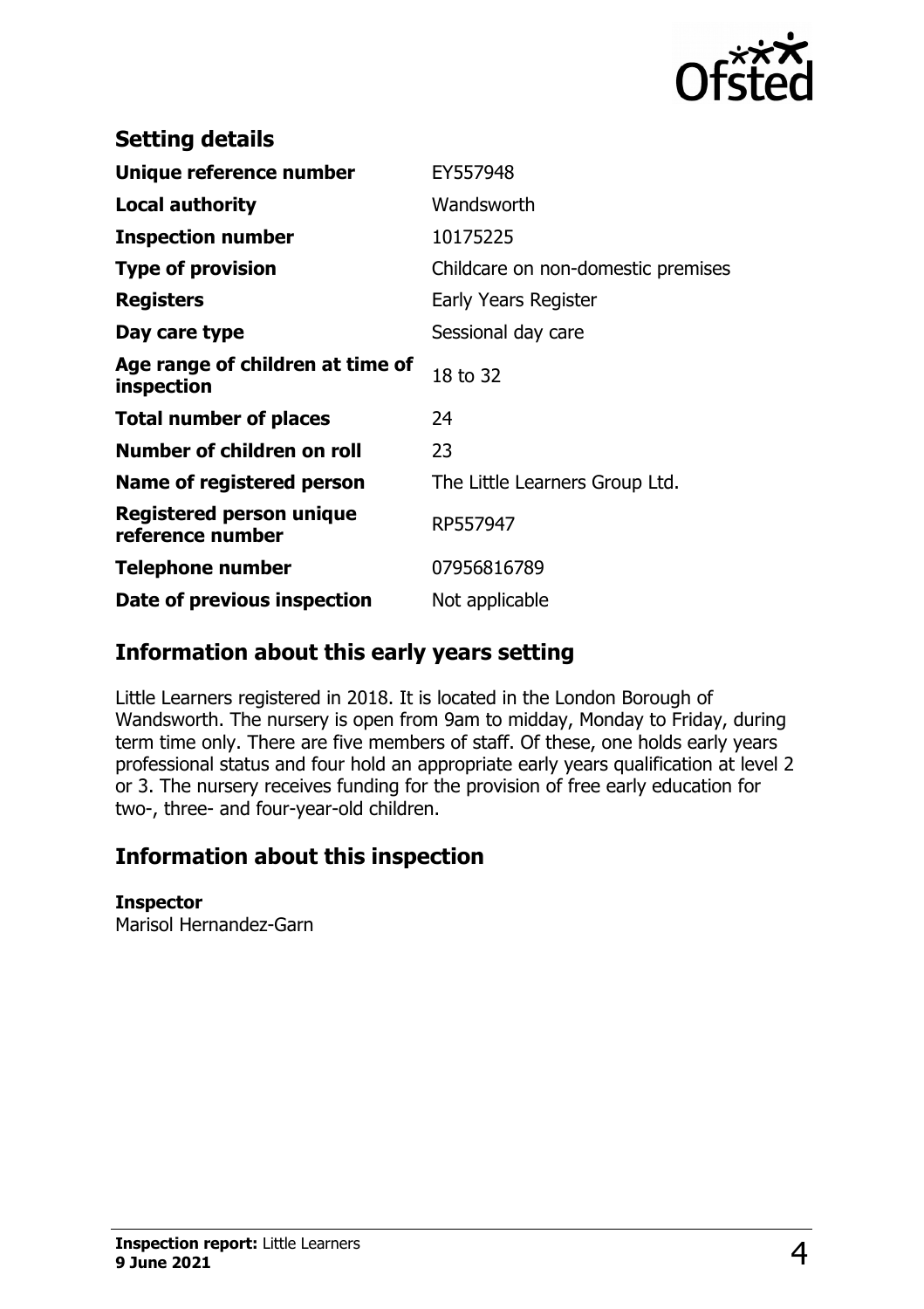

#### **Inspection activities**

- $\blacksquare$  This was the first routine inspection the provider received since the COVID-19 pandemic began. The inspector discussed the impact of the pandemic with the provider and has taken that into account in their evaluation of the provider.
- $\blacksquare$  The inspector completed a learning walk with the manager and observed the quality of education during indoor and outdoor activities. She assessed the impact of the activities on children's learning.
- $\blacksquare$  The manager and the inspector completed a joint observation of an activity to evaluate the quality of education.
- $\blacksquare$  Staff shared their views with the inspector and explained how they support children's learning and development.
- $\blacksquare$  The inspector spoke with parents in person and on the telephone, and took account of their views.

We carried out this inspection under sections 49 and 50 of the Childcare Act 2006 on the quality and standards of provision that is registered on the Early Years Register. The registered person must ensure that this provision complies with the statutory framework for children's learning, development and care, known as the early years foundation stage.

If you are not happy with the inspection or the report, you can [complain to Ofsted.](http://www.gov.uk/complain-ofsted-report)